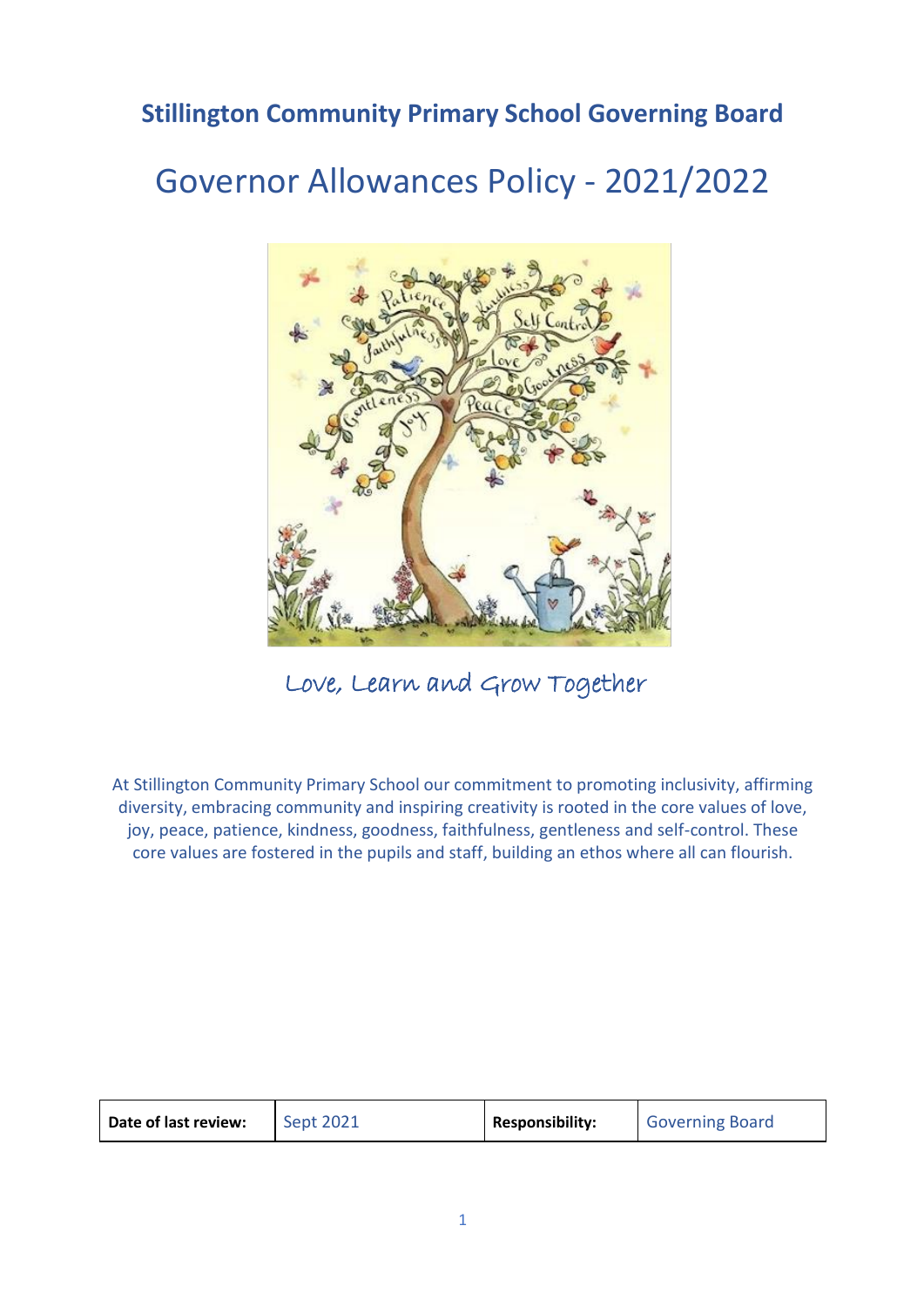## **Guiding Principles**

**The Governing Board in having a delegated budget, has a statutory duty to determine whether to pay allowances and where they choose to do so, it must be in accordance with a policy or scheme.** 

Governing Boards can choose whether or not to pay allowances to Governors; should the Board agree to do so, out of pocket expenses can be reimbursed; payments cannot include attendance allowance or loss of earnings. The cost of paying these allowances will be a charge on the school budget and where a Governing Board decides to make such payments, a suitable budget should be set aside.

Eligible expenses for approval may include

- childcare or babysitting expenses
- care arrangements for an elderly or dependent relative
- support for Governors with special needs (e.g. audio equipment)
- support for Governors whose first language is not English (e.g. translations)
- telephone charges, photocopying, stationery etc.
- travel and subsistence
- other justifiable allowances

The Governing Board should first decide whether, as a matter of policy, they wish to pay allowances. This decision should be made at a Full Governing Board meeting and should be minuted.

Where the Governing Board decides to pay expenses:

- they must define what will qualify for payment, this should be included in the policy.
- The policy must treat all categories of Governor equally and should also cover associate members.
- Any allowances for travel and subsistence cannot exceed the rates specified by HMRC. [https://www.gov.uk/government/publications/rates-and-allowances-travelmileage-and-fuel](https://www.gov.uk/government/publications/rates-and-allowances-travel-mileage-and-fuel-allowances)[allowances](https://www.gov.uk/government/publications/rates-and-allowances-travel-mileage-and-fuel-allowances)
- Other expenses should be paid on provision of a receipt and be limited to the amount shown on the receipt.
- Governing Boards may want to consider whether to set an annual budget limit for the allowances fund.
- Any claim for expenses must be processed correctly and records kept. Details about how claims would be dealt with should follow the school's internal procedures. Governors' allowances may be subject to audit.
- Annual review of this policy is recommended to reflect any changes within the membership of the Board as a part of succession planning in ensuring the right people around the table, and in the light of any changes in legislation. All new Governors and associate members should be given a copy of the policy.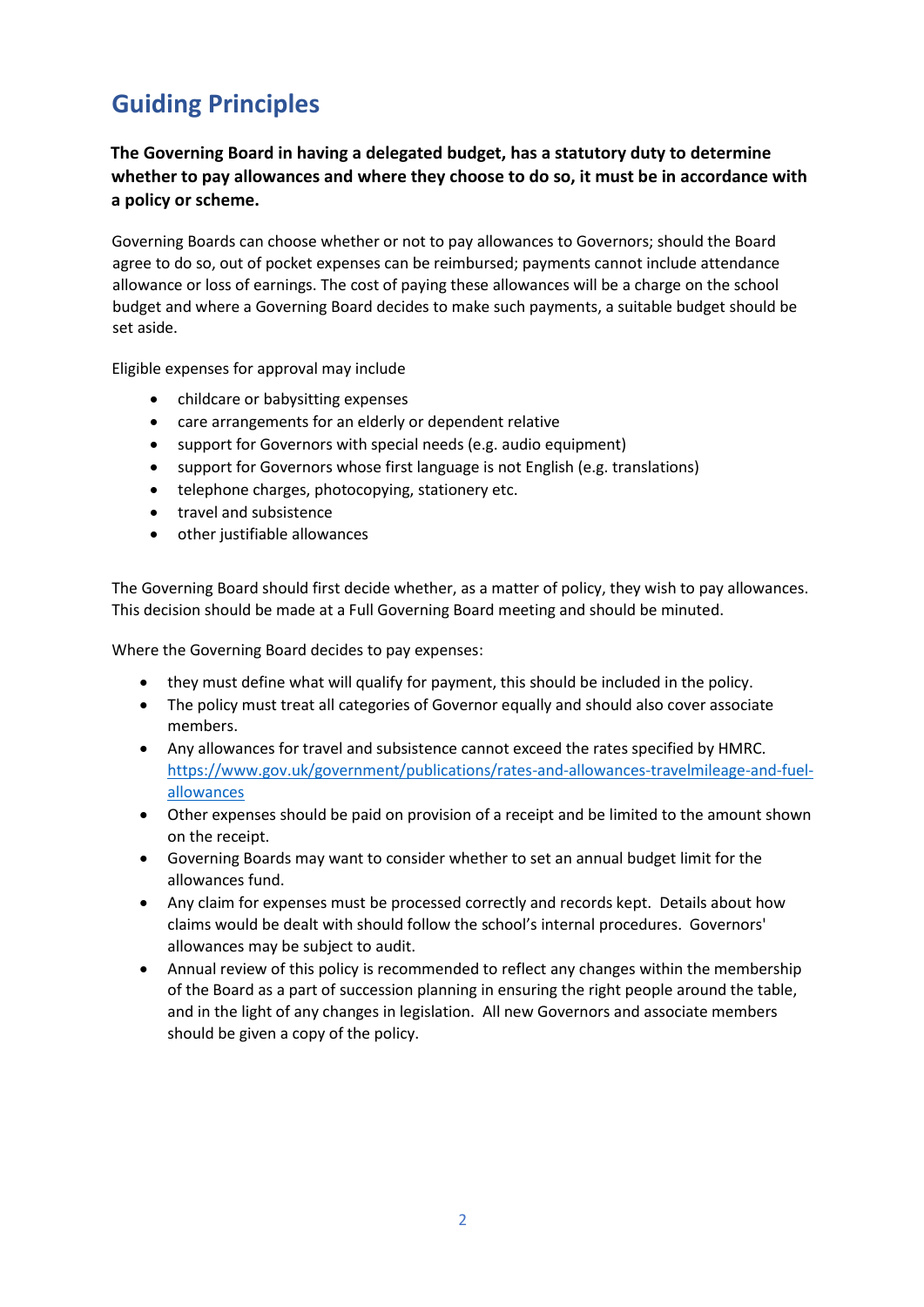### **Policy**

*This policy has been developed in accordance with the School Governance (Roles, Procedures and Allowances) (England) Regulations 2013. These regulations give Governing Boards the discretion to pay allowances from the school's annual budget allocation to Governors for certain allowances which they incur in carrying out their duties.* 

**The Governing Board of Stillington Primary School have decided, as a matter of policy, they wish to pay allowances. This decision was last reviewed at a Full Governing Board meeting on 27th September 2021 and is minuted.** 

Stillington Community Primary School Governing Board believes that paying Governors' allowances, in specific categories as set out below, is important in ensuring equality of opportunity to serve as a Governor for all members of the community and so is an appropriate use of school funds. The specific items allowable reflect this objective. This does not include payments for attendance allowance or to cover loss of earnings for attending meetings.

All Governors of Stillington Community Primary School are entitled to claim the actual costs, on a case-by-case basis, with the prior approval of the Governing Board, in which they incur as follows:

- To attend Governors' Meetings, Committee Meetings and any other meeting, which as a Governor you are required to attend
- To attend monitoring visits
- To attend training or Governor Briefings provided by NYCC Governor Services
- To attend conferences other than those mentioned above (which have approval)
- Other justifiable allowances not mentioned above as agreed by the Chair of the Board. Casual visits to the School for School events do not qualify

Payments of expenses where these have been, or are already met by the LA or any other body (e.g. Trust Board, Diocese) are excluded from this policy.

### **Expense Allowances**

Allowances and expenses necessarily incurred for which a claim may be made are defined in the following subsections:

- **Childcare or babysitting allowances** (excluding payments to a current/former spouse or partner); Where a Governor does not have a spouse, partner or other responsible adult to care for a child(ren) during a period of absence, in which that Governor attends meetings of the Governing Board, its committees or in otherwise representing the School or Governing Board; claims will be limited to reimbursing the actual cost paid to a registered childminder, a babysitter or the cost of attendance at an after school provision in which they do not regularly attend. Appropriate proof of payment will need to be submitted.
- **Cost of care arrangements for an elderly or dependent relative** (excluding payments to a current/former spouse or partner/ relative). Costs may be refunded in similar circumstances to childcare. Claims will be limited to reimbursing the actual amount paid to a person providing the care that the Governor would have provided during the period of their absence. Appropriate proof of payment will need to be submitted.